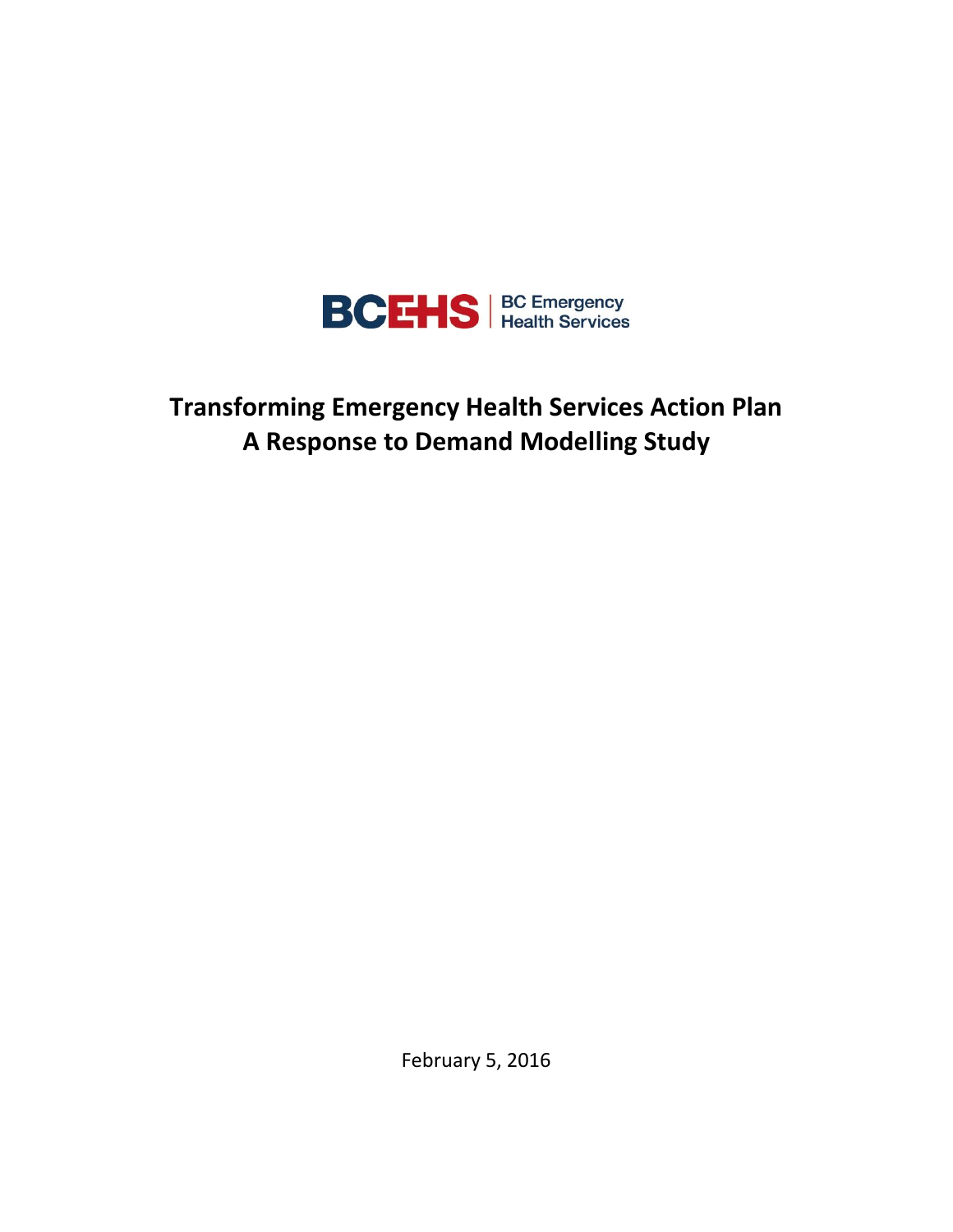# **1. Background: BC Emergency Health Services**

Since 2010, BC Emergency Health Services (BCEHS) has been focused on becoming more integrated into the British Columbia health system, to ensure that emergency services are delivered with optimal patient care in mind. BCEHS is responsible for the delivery, coordination and governance of out-of-hospital emergency health services, and inter-facility patient transfer planning and coordination through the BC Ambulance Service (BCAS) and the BC Patient Transfer Network (BCPTN).

Currently, all calls for emergency medical services are routed to British Columbia Emergency Health Services (BCEHS), and through an intake and triage process, BCEHS dispatchers determine the level of patient acuity and what kind of skills and resources are required to respond to patient need. The information below provides some highlights of current service use and response times in BCEHS' Metro Operations areas. (Note, BCEHS defines its "Metro Operations" as Metro Vancouver, Greater Victoria and the Fraser Valley. Geographical boundaries include Lions Bay on the Sea to Sky Highway and Agassiz in the Fraser Valley, and Saanich and Sooke in Greater Victoria.)

- **6%**: estimated growth in demand per year over the next five years
- $\bullet$  **243**: average number of patient events per day that 15 different<sup>1</sup> fire services across Metro Vancouver respond to daily
- **827**: average number of patient events per day responded to by ambulances in the Metro areas in 2014
	- o **21%**: portion of patient events that are of the highest acuity
	- o **37%**: portion of patient events that are of a serious but not critical nature
	- o **28%**: portion of patient events that fall into the least acute category
	- o **14%**: portion of patient events that are for transfers
- **10:24** minutes: The average amount of time it takes for BCEHS to respond in the Metro areas for the most critical patient events
- **9** minutes: the average amount of time BCEHS would establish as the target for response in the Metro areas to the most critical patient events 75% of the time, as per best practices established in other jurisdictions
- **51%:** the portion of times that BCEHS can currently respond in an average of 9 minutes to the most critical patient events
- **15:07** minutes: the average amount of time it could take for BCEHS to respond to the most critical patient events in 2020 if nothing is done to improve existing services

Municipal Fire Departments have been identified as "First Responders" for the most acute patients, and BCEHS dispatches the closest Fire Department in about 30% of total calls and 87% of the most acute cases. Because Fire Department resources are located throughout the community and are experiencing lower demand for fire-related services, they respond faster than ambulance services 75% of the time, and in critical incidents, such as cardiac events, can administer CPR while waiting for ambulance paramedics to arrive and take over patient care.

l

 $^{1}$  Seventeen fire services submitted data to ORH, however so as not to skew the analysis, ORH excluded data from two fire services due to very low volume.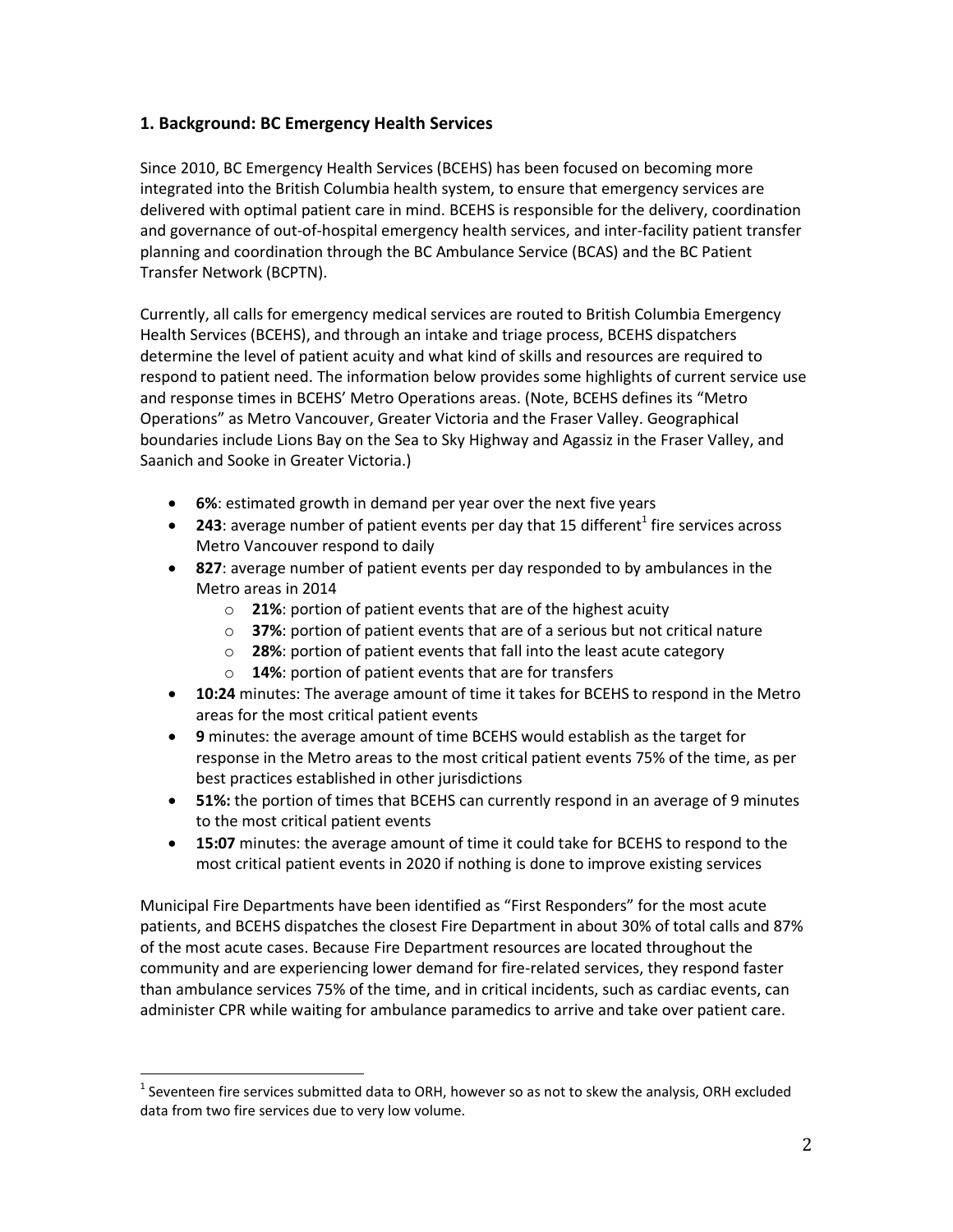# **2. Background: The Demand Modeling Study**

With emergency ambulance demand rising, and current resources at capacity, BCEHS needed to understand how to best deploy its resources to the benefit of patients, and provide best practice in emergency services delivery. BCEHS commissioned Operational Research in Health (ORH), an international expert in emergency response demand analysis and deployment modelling, to conduct a review of the services it provides. ORH reviewed more than 350,000 emergency responses provided by ground ambulance, in the Lower Mainland (including the Fraser Valley) and the Greater Victoria regions, and projected demand levels forward to 2020 based on forecasted population growth and demographic changes. Separately, ORH reviewed the BCEHS provincial air ambulance program, however, that report has not been finalized.

Note, the study covered the area that BCEHS defines as its "Metro Operations," which consists of Metro Vancouver, Greater Victoria and the Fraser Valley. Geographical boundaries include Lions Bay on the Sea to Sky Highway and Agassiz in the Fraser Valley, and Saanich and Sooke in Greater Victoria. It is important to note that this area accounts for 85% of all BCEHS' calls.

Although the study was focussed on this geographic area, many of the action items and mitigation strategies will also be applied to enhance services in other areas of the province. BCEHS has also already announced and begun implementing a community paramedicine program aimed at strengthening emergency care in rural and remote areas of the province.

In commissioning the research, BCEHS was most interested in modelling and data collection that would help it develop a plan to address the resource challenges already being experienced by growing demand, and anticipated to become even more significant over the next five years, based on the 6 per cent growth in demand the ORH report projected year-over-year to 2020.

ORH delivered a report that is both detailed and comprehensive, and provides BCEHS with quantifiable and statistically reliable data that now allows BCEHS to make evidence-based, system-wide improvements, with patient outcomes in mind. The ORH report assumed that the population would grow and change, and service would be delivered as it is today, with no modifications, innovations or additional resources. That is, if nothing were done to change or improve the delivery of emergency ambulance services, the report outlines the impact on the need for resources and response times.

## **3. The Response: BCEHS Action Plan**

In response to the ORH report, BCEHS has produced this Action Plan, with the intention to develop a more detailed implementation plan over the coming months. The plan articulates a variety of strategies and actions that will be needed to improve the overall efficiency and effectiveness of emergency health services in BCEHS' Metro areas.

This Action Plan identifies individual actions, that when taken collectively, begin to address the challenges in place today in these regions, and effectively plan for the challenges in service delivery predicted for tomorrow. BCEHS also intends to conduct additional research to model some of the proposed actions identified in this plan, to ensure they will result in anticipated and needed gains.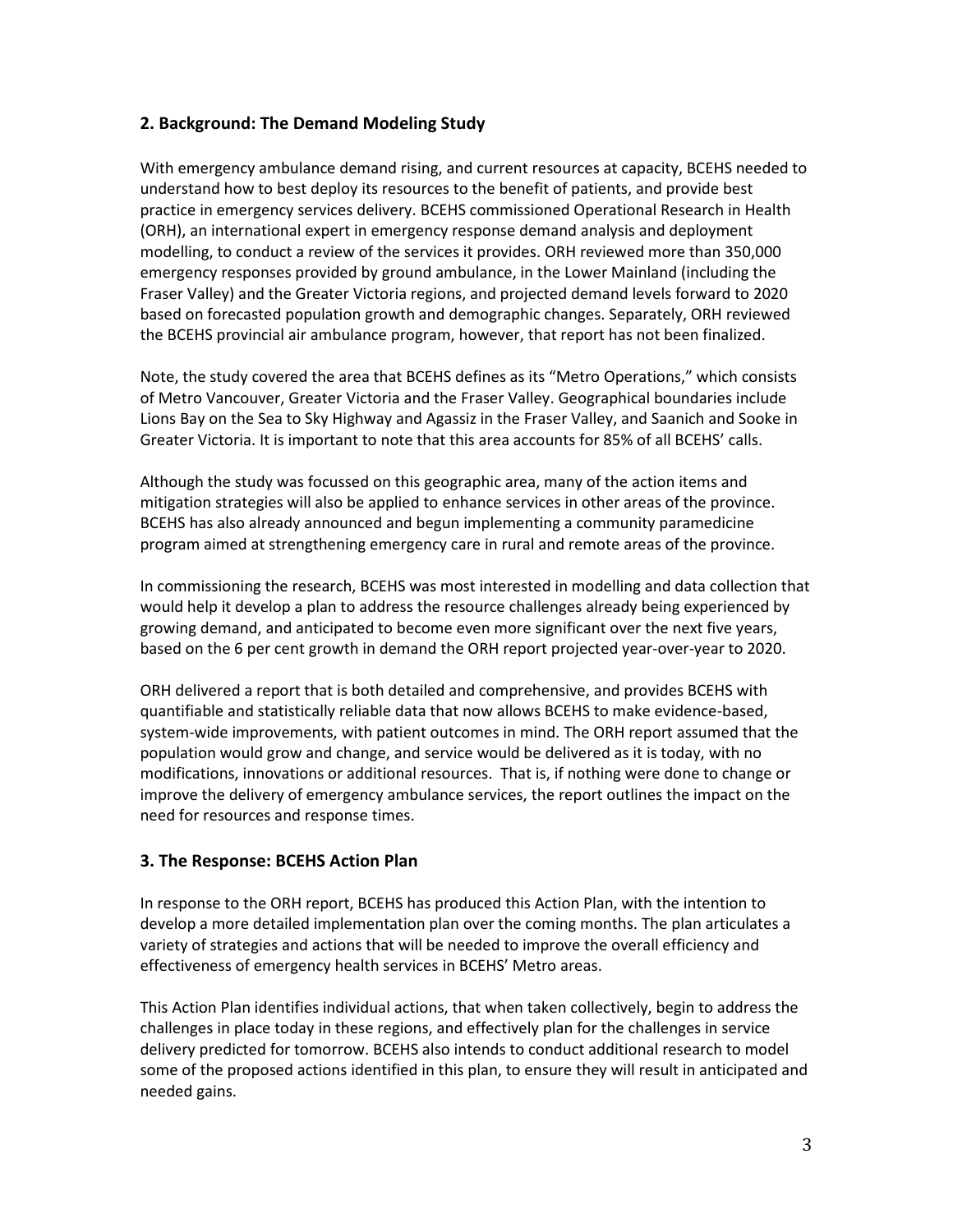BCEHS is pleased with the foundation the report offers and on which it can now build a highquality and sustainable emergency health service for British Columbians. BCEHS will work with the Ministry of Health, Health Authorities, its employee representatives and other key stakeholders, to ensure British Columbians receive high quality emergency health services and appropriate patient care.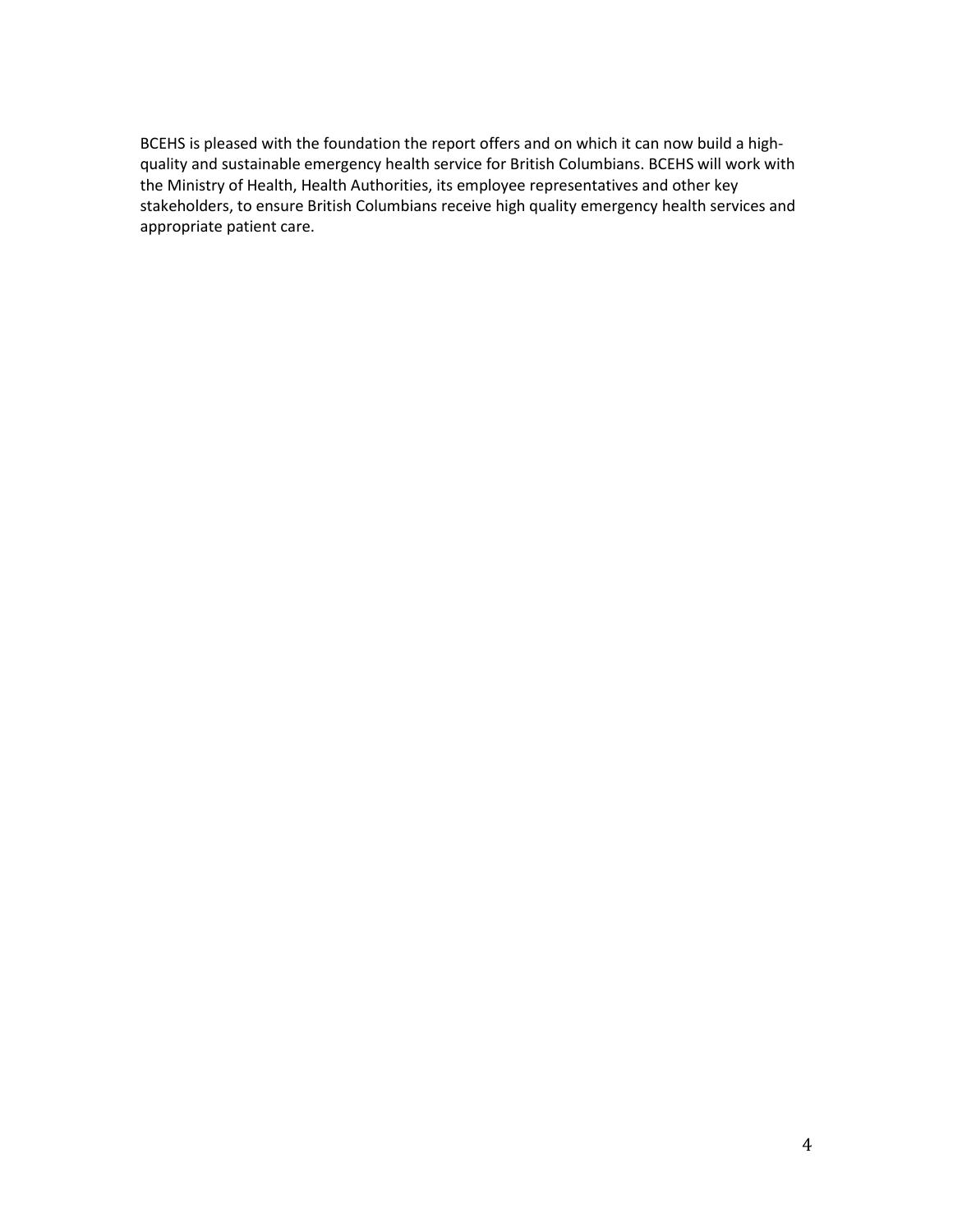# **4. Goal and Objectives**

**BC Emergency Health Services Goal:** To continually improve the patient and provider experience

**BC Emergency Health Services Objectives:** Provide Appropriate Care; Develop Innovative Care Models; and Integrate with the Health Care System.

#### **Objectives of the Action Plan for Metro Vancouver and Greater Victoria**

- Develop efficient and effective service delivery to meet existing and projected demand.
- Establish appropriate and achievable targets for emergency response times based on acuity of the patient.
- Improve emergency response times to patients overall, but particularly where response times impact patient outcomes
- Validate tactics to improve emergency response times through additional data modelling.
- Determine the additional resources that are required to address growing demand.
- Ensure British Columbians receive high quality emergency health services and appropriate patient care.

### **5. Action Plan Strategies**

BCEHS has developed this Action Plan in response to the report, to avoid the "status quo" scenario painted in the ORH report (i.e. in the absence of any service-delivery changes, innovation or improvements). The Action Plan articulates five strategies that will be necessary to improve the efficiency and effectiveness of the service. These include:

- Improving performance efficiencies to reduce dispatch and mobilization response times;
- Working with stakeholders to change how BCEHS responds to calls of a minor nature and low acuity transfers;
- Working with health authorities to streamline handover of care at emergency departments and improve turn-around times for ambulances from hospitals;
- Working with government to develop a multi-year strategy for implementation of new resources; and
- Enabling innovation in the way the province delivers emergency health services.

Each of the above strategies is dependent on the others – realizing a gain in one will likely impact how much needs to be done under another strategy to meet the response time target for best practice in patient care. For example, reducing wait times of ambulance crews at hospitals to a maximum of 30 minutes would free up crew time, and in turn, reduce the number of new resources that would be necessary to meet growing demand.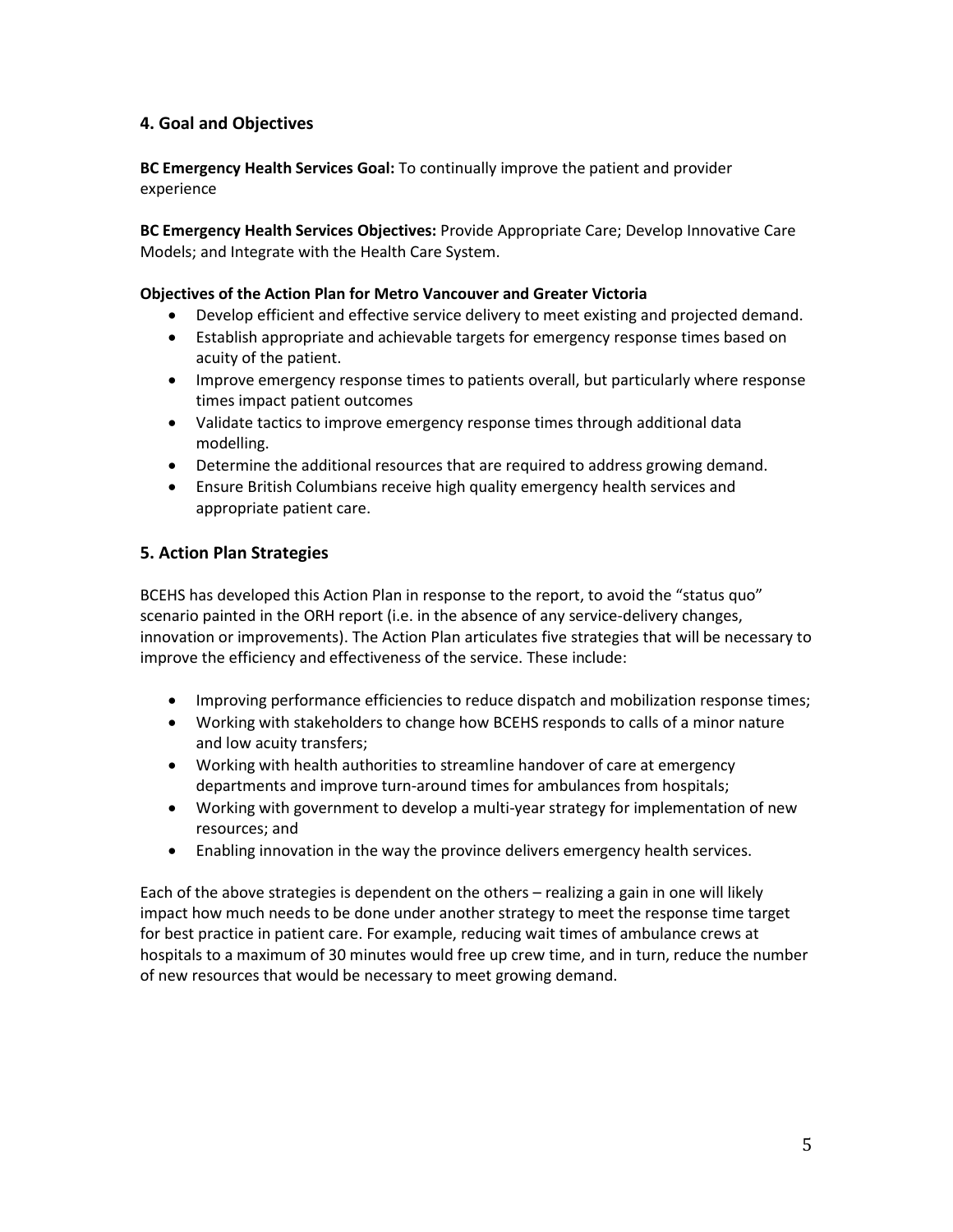# **6. Key Actions**

### **A) Improve performance efficiencies to reduce dispatch and mobilization response times**

A1) BCEHS, in conjunction with the Ministry of Health, will establish realistic response time targets based on best practice in other jurisdictions:

- o 9 minutes or less 75% of the time for the highest acuity. "Highest acuity" refers to calls classified by BCEHS as "Delta/Echo," such as cardiac arrest, drowning and not breathing, choking and other life-threatening calls.
- o 15 minutes or less 75% of the time for medium acuity.

A2) BCEHS will review call-taking and dispatch practices, and together with its staff and unions, develop, phase in and measure new processes, focusing on:

- Activation time (time from answering the call to when the ambulance is assigned) o One-third target reduction in time by 2020 for highest acuity calls.
- Mobilization time (time from the ambulance being assigned to the time it is mobile)
	- o One-quarter target reduction in time by 2020 for highest acuity calls.

A3) BCEHS will explore the use of mixed crewing [staffing of ambulances with both an Advanced Life Support and a Basic Life Support crew member] to improve response times and Advanced Life Support availability for high acuity calls.

### **B) Work with stakeholders to change how BCEHS responds to calls of a minor nature and low acuity transfers**

B1) BCEHS will explore changing the way calls that are minor in nature are responded to, including:

- Increase the capacity of BCEHS paramedics to more effectively support patients with less serious medical conditions and avoid the need for ambulance transportation.
- Develop a triage resourcing system that is more comprehensive and complex, and more integrated with the health system, and staffed with several levels of clinical professionals to avoid the need to dispatch an ambulance and paramedics to every call.

B2) BCEHS will conduct a public education campaign about when it's appropriate to call 911.

B3) BCEHS will evaluate an electronic patient care record (ePCR) to improve patient care, handover of care to other providers and medical record management.

### **C) Work with health authorities to reduce hospital wait times**

C1) BCEHS will work with health authorities and hospitals to improve turn-around times from hospitals and patient transfer times.

- Build on existing work with health authorities to improve transfer times and processes for high acuity patients so they can receive the specialized care they need
- Explore innovative approaches to transport patients for specialist appointments and diagnostics, freeing up ambulances and paramedics for emergency patient care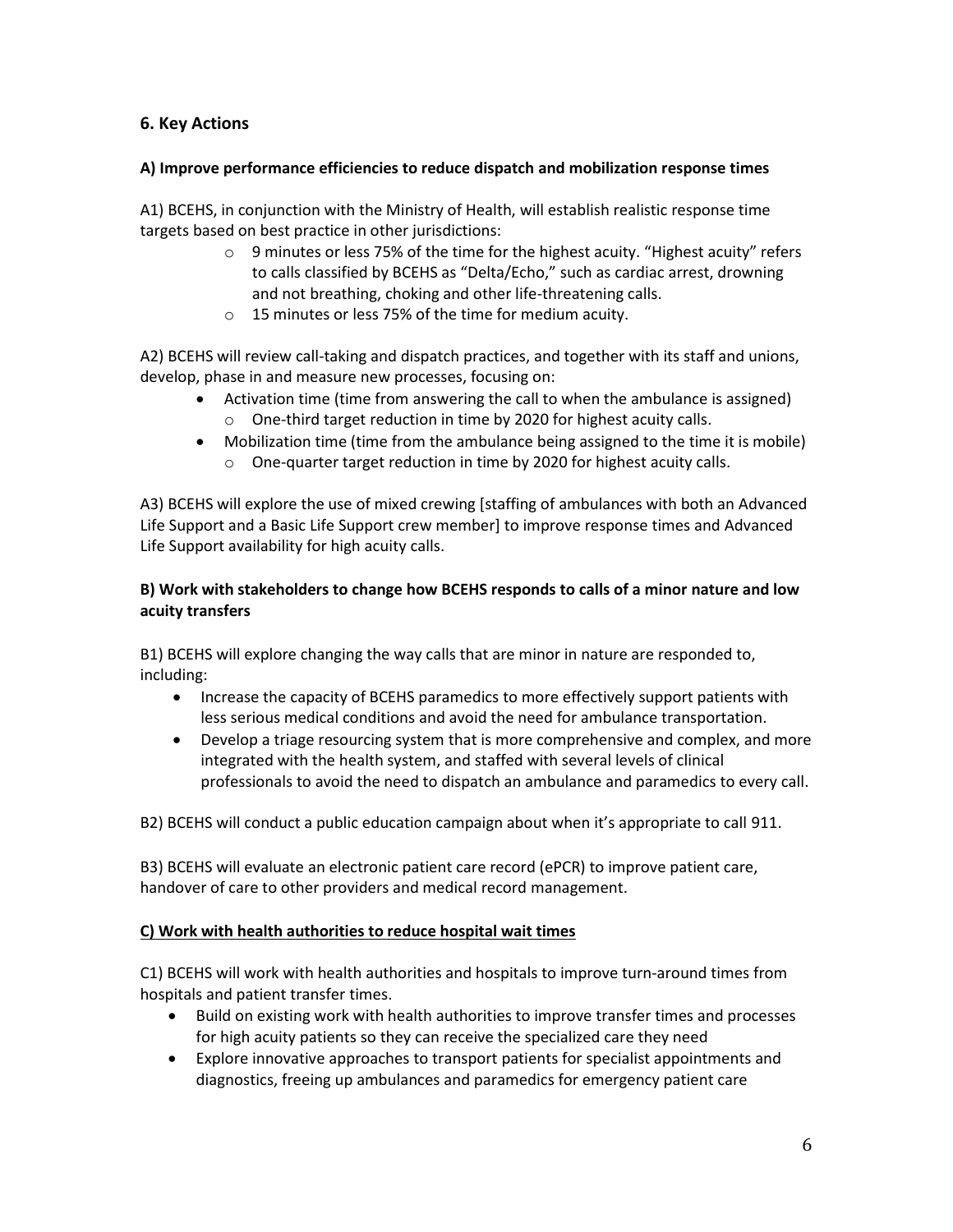# **D) Work with government to develop a multi-year strategy for implementation of new resources**

D1) BCEHS will confirm the number and types of additional resources that may be required, including additional staff, vehicles, and equipment and ambulance stations.

D2) BCEHS will pursue the deployment of Primary Response Units (PRUs) to ensure the most acute patients receive optimal care. PRUs are staffed by one Advanced Care Paramedic and do not transport patients. However, their ability to get to the patient event quickly can significantly improve patient outcomes in critical cases. PRUs would respond to patients with acute conditions, in addition to a transport-capable ambulance staffed with two Primary Care Paramedics.

## **E) Enable innovation in the way the province delivers emergency health services**

# **BCEHS will work with the Ministry of Health and other key stakeholders to enable the provision of alternative patient care pathways, such as:**

- Hear and Release for non-emergency calls, medical information and guidance could be provided to the patient by BCEHS staff, with no deployment of ambulance and crew.
- Hear and Refer medical information could be provided by BCEHS triage staff, along with referral to another resource (Social Services, Community Health or Community Paramedic for follow-up).
- Treat and Release paramedics could be dispatched and attend the call, but would be able to advise the patient that they do not need transport to the hospital, freeing up the ambulance and crew to then attend another call.
- See and Refer paramedics could be dispatched and attend the call, but would be able to refer the patient to another, more appropriate, resource. "Seeing" could be in-person or via telehealth technology.